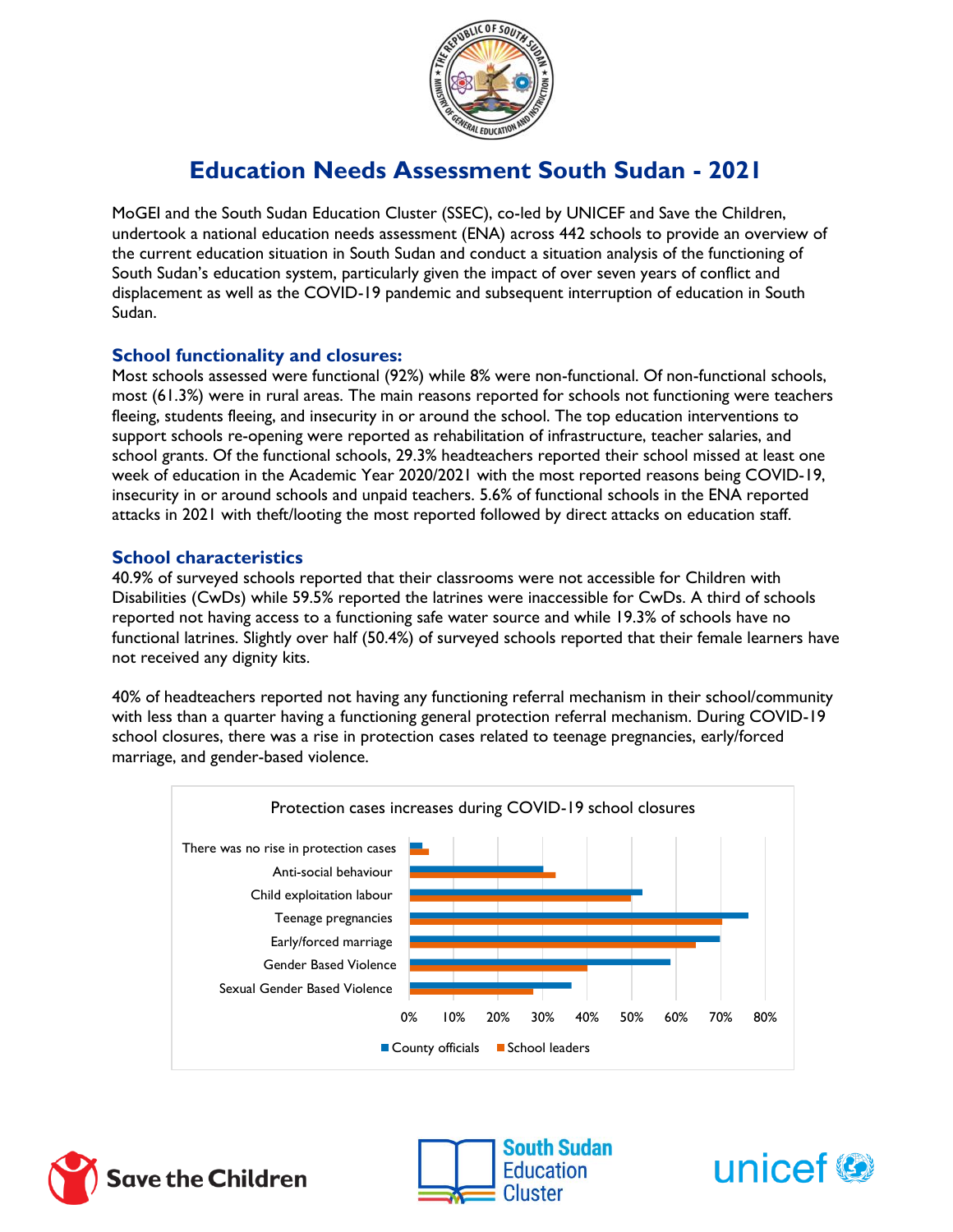

#### **Enrolment**

Overall enrolment figures, as reported by headteachers, have increased year on year from 2019 and 2020. However, there is around 7% decrease in 2021 compared to the year before, as per SAMS data. County level education official reported young mothers, married learners and CwDs as the top three groups least likely to participate in education activities.

#### **Attendance and Drop-out**

Just 2.3% of headteachers surveyed reported that all children enrolled attend school almost every day. The top reason for inconsistent attendance reported by both male and female learners was families not being able to pay fees, direct (e.g. exam fees) or indirect (e.g. uniform costs), associated with attending school. Marriage for female learners and seeking income generating opportunities for male learners were the next most reported reasons. The main reason for both male and female learners dropping out of education was also not being able to pay fees associated with school.

The top reasons headteachers cited for boys not re-enrolling following the school closures for COVID-19 were inability to pay fees (24%) and cattle rearing (13%) while for girls these reasons were pregnancy (25%) and inability to pay fees (15%).

# **Teachers**

Unity State has the highest proportion of non-government to government teachers. Overall, female teachers are underrepresented among both government and nongovernment<sup>1</sup> teachers in all States. For example, for AY 2021/2022, female teachers make up 23% of government teachers and 24% of nongovernment teachers. The top reasons cited by headteachers for why teachers who were present at the start of the school year were not present at the time of the assessment were due to no or delayed salaries (39%), prolonged illness (13%), and lack of food (6%).

# **Teaching and learning supplies and school feeding**

Only 15% of headteachers reported that all children in the school had both a pen or pencil and their own notebook/exercise book while just 24% of headteachers reported almost all of their teachers have a full set of textbooks for the subjects they teach. Of 322 schools who reported having CwDs enrolled, only 2% reported having enough mobility or other assistive devices.

64% of headteachers in the ENA reported that children in their school did not get a meal at school or food to take home, while over 60% of headteachers reported that the majority of learners do not get food before coming to school, with 30.94% answering no children do and 30.2% reporting almost no children do.

# **Support from External Partners**

Most headteachers reported that their schools have not received school grants and their pupils have not received cash grants. The most reported forms of support from external partners were COVID-19 safety measures (55.3%), teaching and learning supplies (52.9%), and school feeding (41.2%). The external partners who were most reported as providing support were UNICEF/UNHCR (25% of respondents) and NGOs and INGOs (25%), followed by the World Food Program (WFP) or NGOs supported by WFP (22%) and Girls' Education South Sudan (12%).

<sup>1</sup> For the Education Needs Assessment, schools were classified as either government, religious group, community, private, or NGO/INGO. For this report, non-government teachers refer to teachers who work for schools that are classified as any type other than government.